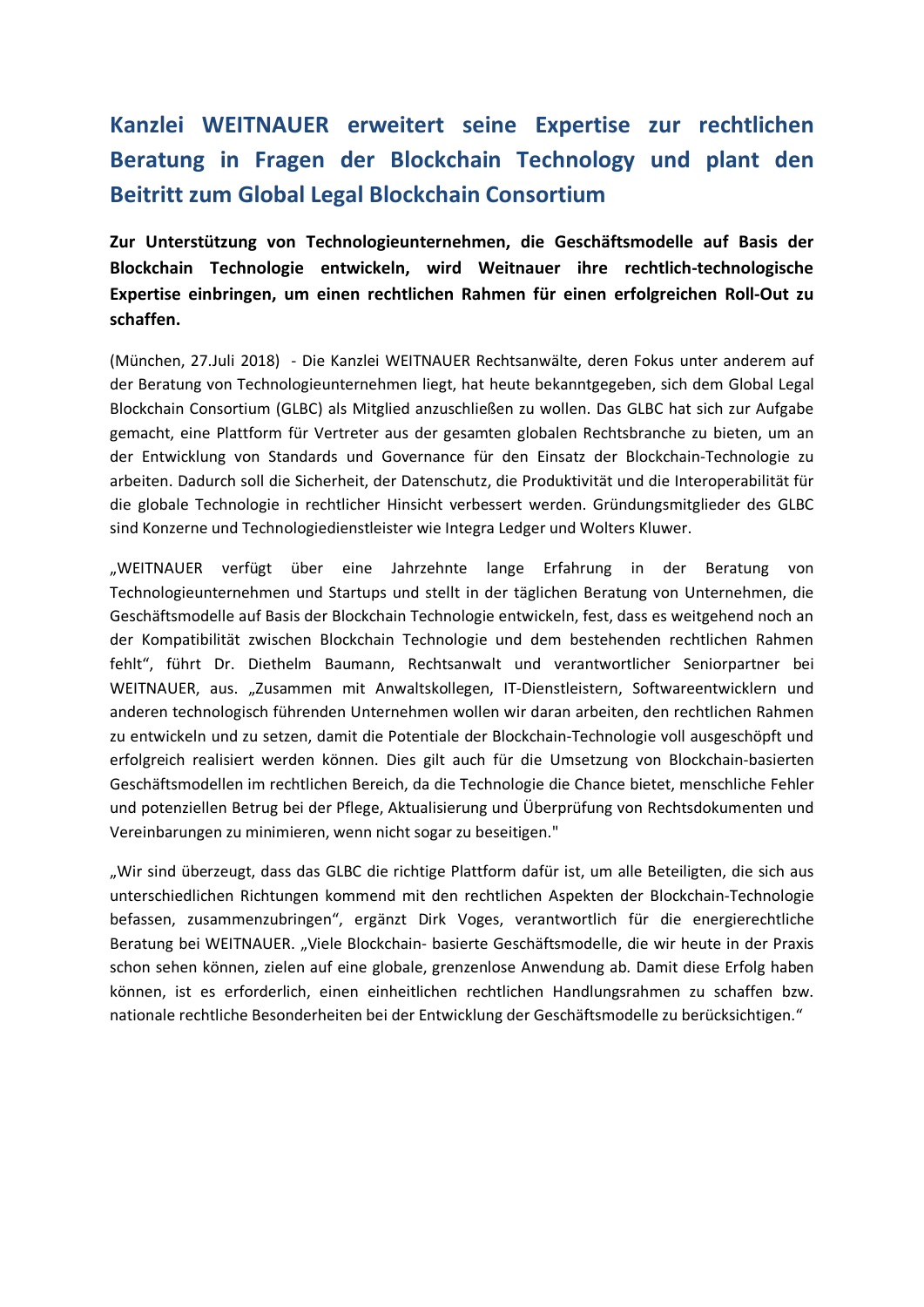### **Über WEITNAUER Rechtsanwälte**

Weitnauer steht seit 1995 für die Bereiche Finance, Technology, Transactions und berät Unternehmen und Privatpersonen aus dem In- und Ausland in allen mit diesen Themen zusammenhängenden Rechtsfragen mit heute 30 Rechtsanwälten an vier Standorten in Deutschland sowie international im Parlex-Verbund. Sowohl im Banken- als auch im Energiesektor verändert die digitale Revolution die Märkte rasant: ob virtuelle Währungen, ICOs, Crowdfunding-Plattformen, digitale Vermögensverwalter (Robo Advisory) oder innovative Zahlungsdienstleister - FinTechs sind auf dem Markt für Finanzdienstleister tätig und transformieren diesen erheblich, so dass auch traditionelle Anbieter ihre Geschäftsmodelle anpassen. Gleiches gilt im Energiesektor durch das Smart-Metering, elektronische Handelsplattformen oder dem Peer-to-Peer Energiehandel. Wir unterstützen und begleiten unsere Mandanten bei diesem Transaktionsprozess von Anbeginn, um einen erfolgreichen und reibungslosen Roll-Out zu gewährleisten. Mehr zu uns finden Sie unter www.weitnauer.net.

Von Unternehmern, für Unternehmer.

# **WEITNAUER expands its expertise in legal advice on Blockchain Technology and plans to join the Global Legal Blockchain Consortium**

--------------------------------------------------------------------------------------------------------------------------------------

### **To support technology companies developing business models based on Blockchain technology, Weitnauer will contribute its legal and technological expertise to create a legal framework for a successful roll-out**

(Munich, July 27, 2018) - WEITNAUER Attorneys at Law, whose focus includes advising technology companies, today announced its intention to join the Global Legal Blockchain Consortium (GLBC) as a member. The GLBC's mission is to provide a platform for representatives from the entire global legal industry to work on developing standards and governance for the use of blockchain technology. The aim is to legally improve security, data protection, productivity and interoperability for global technology. Founding members of the GLBC are corporations and technology service providers such as Integra Ledger and Wolters Kluwer.

"WEITNAUER has decades of experience in advising technology companies and start-ups and, in its day-to-day advice to companies developing business models based on Blockchain technology, finds that compatibility between Blockchain technology and the existing legal framework is still largely lacking," explains Dr. Diethelm Baumann, lawyer and senior partner responsible at WEITNAUER. "Together with attorneys, IT service providers, software developers and other technologically leading companies, we would like to work on developing and setting the legal framework so that the potential of blockchain technology can be fully exploited and successfully realized. This also applies to the implementation of blockchain-based business models in the legal field, as the technology offers the opportunity to minimize, if not eliminate, human error and potential fraud in the maintenance, updating and review of legal documents and agreements".